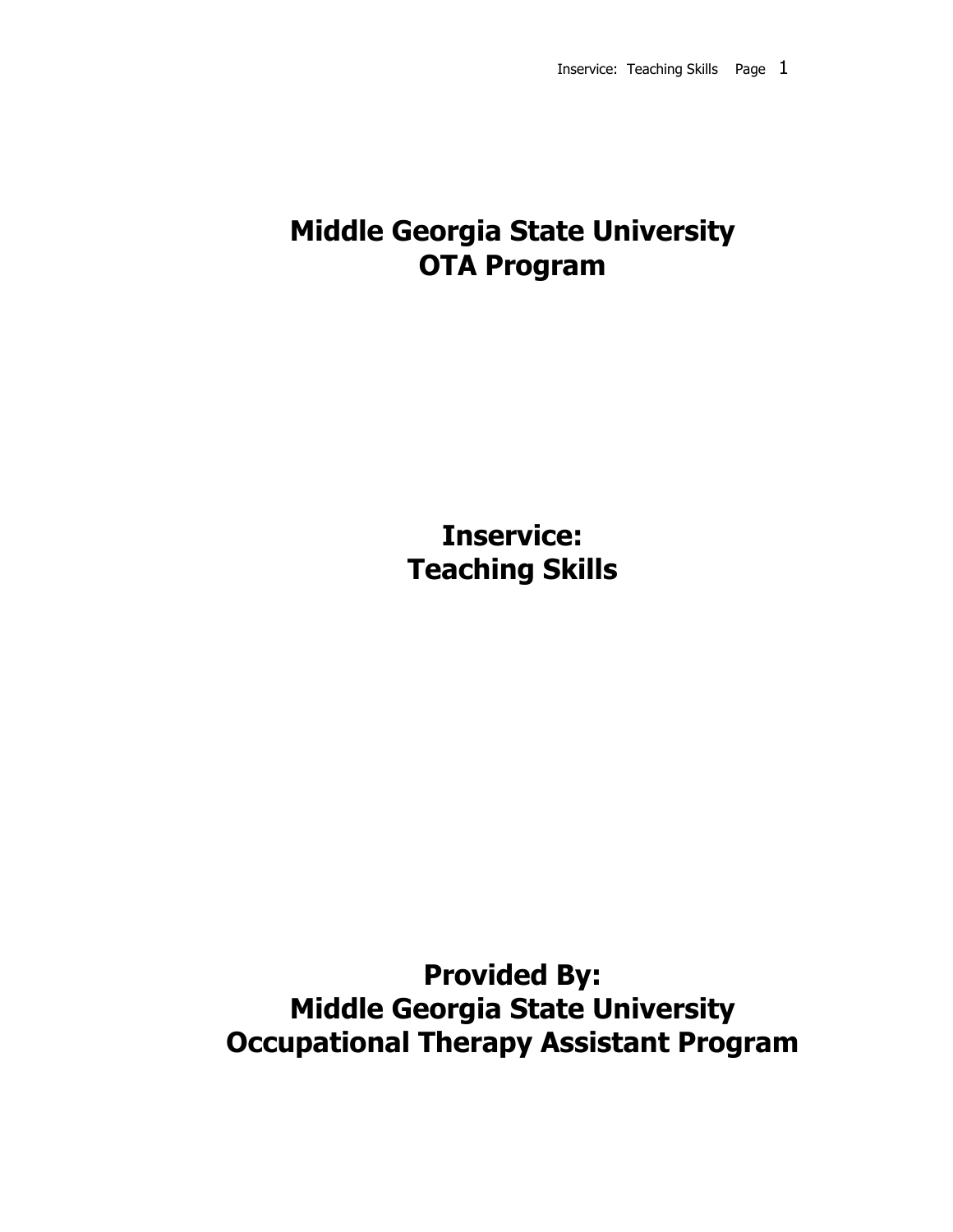# **TEACHING SKILLS**

## **Agenda**

| I.   | Welcome<br><b>Introduction/Objectives</b> |                    | 5 - 10 mins.    |
|------|-------------------------------------------|--------------------|-----------------|
| Н.   | <b>Lecture/Activities</b>                 |                    | <b>45 mins.</b> |
| III. | <b>Wrap-Up/Questions/Assessment</b>       |                    | 10 mins.        |
|      |                                           | <b>Total Time:</b> | 1 Hour          |

## **OBJECTIVES**

- **Identify the characteristics of an effective teacher**
- **Identify the stages in the teaching/learning process**
- **Name and discuss the 4 basic steps in good instruction**
- **Contrast various types of feedback and their effect on learning**
- **Discuss strategies for adult learning**
- **Describe a method of teaching using a developmental model in clinical education**

**Instructor: Betsy McDaniel, COTA/L Middle Georgia State University Occupational Therapy Assistant Program Program Director, Interim** 

**Developed by: Dee Stanfield, MHE, OTR/L**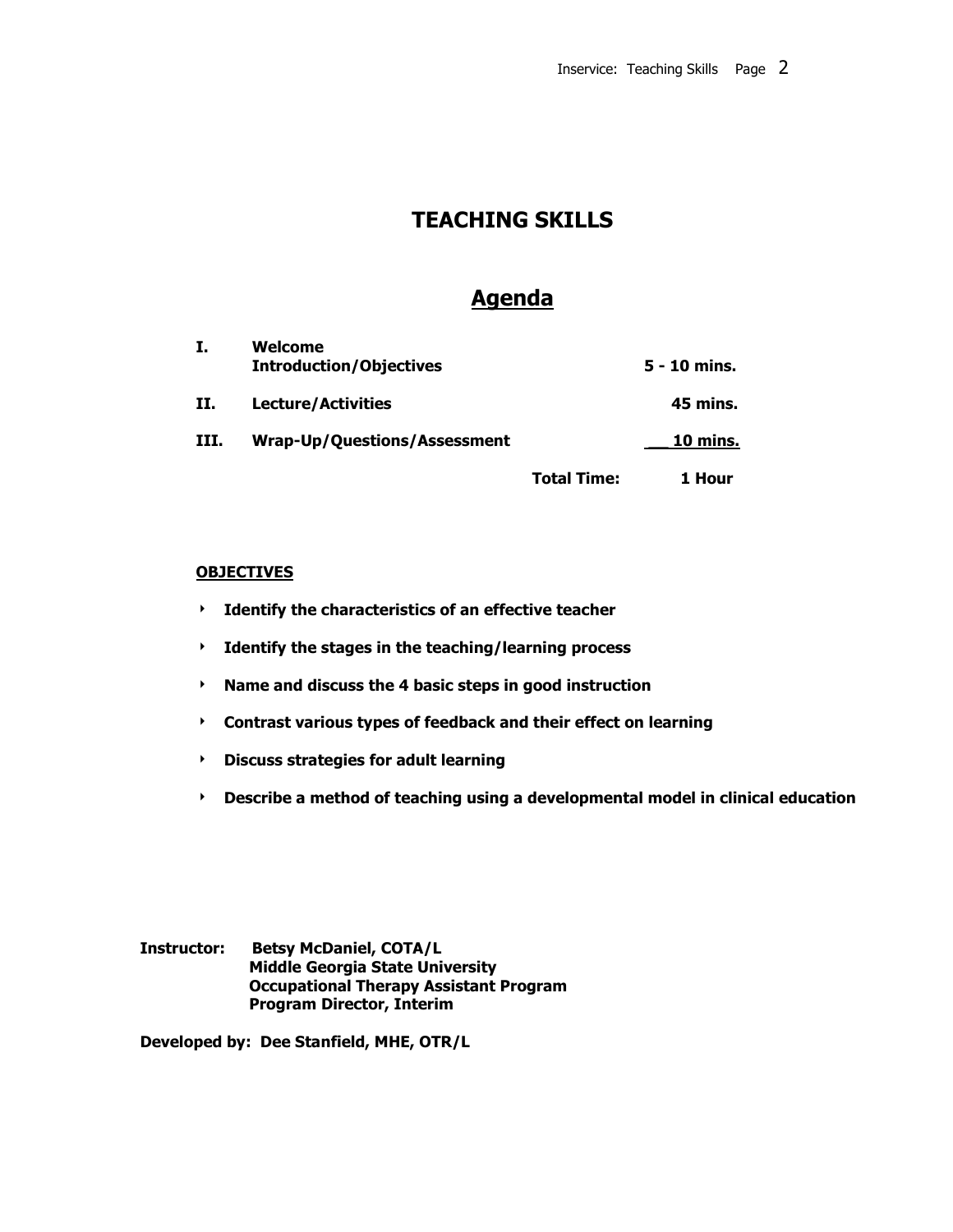#### **I. Characteristics of an EffectiveTeacher:**

The effective teacher is enthusiastic about the learning content and enjoys teaching. The teacher is positive, realistic, accepting, empathetic, and nonjudgmental toward the learners. This person is consistent in approach and expectations, flexible, adaptable, attentive, and able to motivate learners. The effective teacher gives positive and honest reinforcement to learners and observes and analyzes their behaviors to evaluate the outcome of learning. Such characteristics enhance the possibility of moving the learner toward independence and thus to successful treatment outcomes.

The effective teacher remains in the teaching role and does not become friend, mother, brother, or confidant to the learner. Thorough knowledge of the skill to be taught and the ability to present it in an understandable way are essential.

#### **Activity: Think of your favorite teacher. Identify one quality that stands out in your mind about him/her.**

## **II. The Teaching/Learning Process Revision 4 Revision**

The teaching/learning process is a systematic problem-solving process designed to facilitate learning. The teaching/learning sequence involves four basic steps: assessment, design of the plan, instruction, and feedback/evaluation.

#### **A. Assessment**

The teacher must assess characteristics of self, learner characteristics, learning needs, learning skills and style, and the situation. Psychosocial readiness also should be considered. The attitudes, feelings, and emotional state in student relation to the task, and the teaching process need to be assessed. Readiness for learning implies that the learner is prepared for the learning process.



Systems model of tyeaching-learning process. (Modified from Kemp JE: The Instructional design process, New York, 1985, Harper & Row.)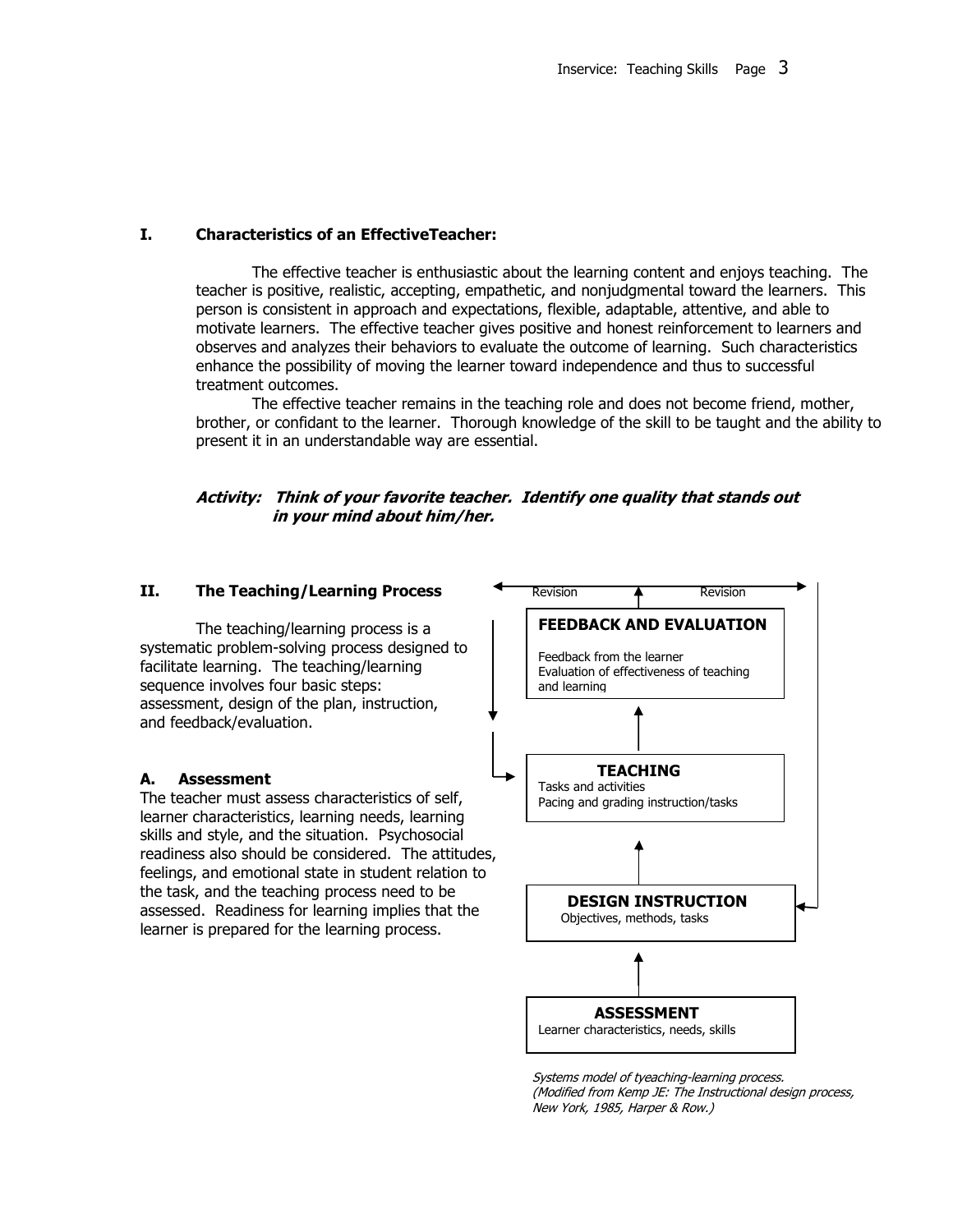## **B. Design of Teaching Plan**

It is very helpful to write specific learning objectives as well as plan instructional tasks and methods of instruction to suit the learner. Student motivation must also be considered. The learner's perception of the relevance, value, and meaning of the learning task at hand influences involvement in performance. Motivation may be intrinsic or extrinsic. *Intrinsic motivation* derives from an internal drive, is self-initiated, and occurs when the learner has a need to know something and is ready to learn. *Extrinsic motivation*, on the other hand, derives from an external stimulus to act, such as the teacher deciding what the learner needs to learn and presenting this information. Extrinsic motivation engages the learner in a learning process that requires more effort, concentration, and time than learning that is motivated intrinsically. Much learning is probably driven by a combination of intrinsic and extrinsic motivation.

## **Specific Behavioral Objectives**

Given patients with a variety of diagnosis in either two different treatment settings for a total of 12 weeks (6 weeks each facility) or 1 setting for a total of 12 weeks, the student will begin the process of clinical reasoning via:

- 1. Using all available written sources for collecting evaluation data.
- 2. Select items of information which are relevant to patients/clients OT needs.
- 3. Elicit useful and pertinent data from interviews with patients/clients and others.
- 4. Obtain useful and pertinent data from observation of patient/client performance.
- 5. Maintain accurate records.
- 6. Report clearly and concisely at meetings.
- 7. Share data with others for treatment planning or program change.
- 8. Contribute suggestions for program adjustments that are relevant to treatment goals and patient/client needs.
- 9. Contribute suggestions for programs that are practical and applicable to the treatment setting.
- 10. Budget time for preparation, clean-up, and review.
- 11. Maintain equipment, materials, and treatment environment in good order.
- 12. Use techniques/modalities advocated for the achievement of treatment goals; e.g. group tax, splinting, etc.
- 13. Consider patient's/client's needs and background when initiating and establishing the relationship.
- 14. Adapt his/her approach to meet patient/client needs.
- 15. Review patient/client progress and responses with the supervisor.
- 16. Recognize when program needs change and report to supervisor.
- 17. Prepare patient/client (and family) for the program change or termination.
- 18. Follow through on decisions made for change.
- 19. Communicate with supervisor to facilitate implementation of treatment goals.
- 20. Communicate with others to facilitate collaborative implementation of overall treatment goals.
- 21. Report clearly and concisely orally and in writing.
- 22. Meet role expectations as a student, professional, supervisee and COTA as per the Fieldwork Performance Assessment.

## **Activity: Break into groups and write learning objectives and instructional tasks to teach someone how to put together a puzzle.**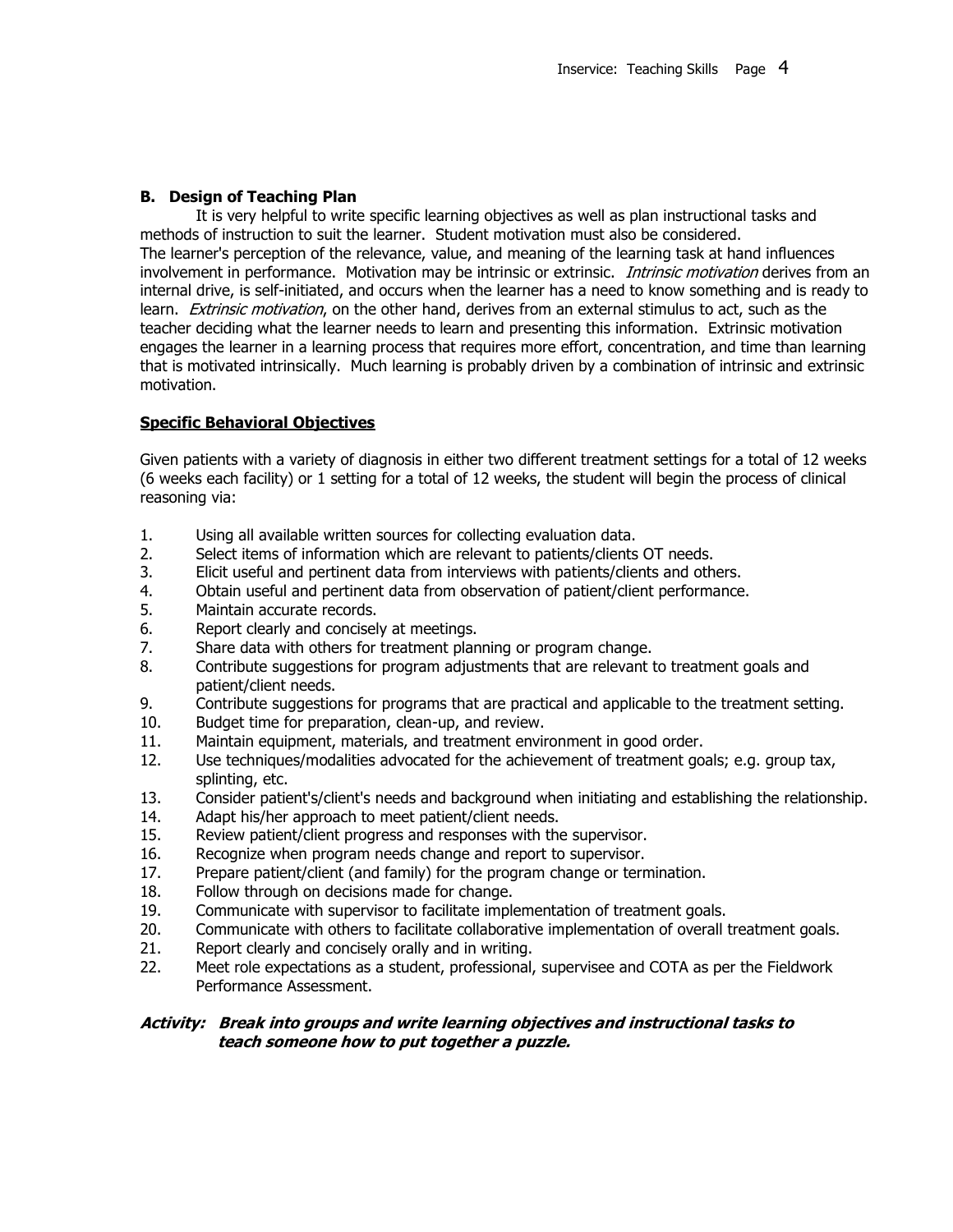## **C. Instruction**

The teacher teaches the task/activity to the student in a meaningful way. Repetition of Instruction may be important. Pacing (structuring the instruction/practice so that the learner can progress at their own speed) is an important consideration. Learning should also be graded in complexity because learning is enhanced if it progresses from simple to complex. Active participation and repetition at a tactile and kinesthetic level ensure retention and enhances the learning process.

The Instructor Phase can be subdivided into 4 steps:

- 1) Preparation
- 2) Demonstration
- 3) Return demonstration
- 4) Follow up



## **1) Preparation: Preinstruction**

- Should occur before instruction
- Select purpose/object and design activity
- Select method of teaching
- Prepare environment

## **2) Demonstration: Motivation & Instruction Phase**

- $\rightarrow$  Put student at ease
- Explain purpose
- Demonstrate "show & tell" one step at a time
- **Stress key points CLEAR**
- Repetition may be needed
- Tactile cues, too

## **3) Return Demonstration: Performance Phase**

- Student demonstrate
- Ask, "Do you understand?"
- Observe and correct errors
- Have student verbally list key points to reinforce understanding

## **4) Follow up: Guided Independence Phase**

- Once certain student can do it
- $M$  May need supervision from distance
- Give opportunities to ask questions, correct faculty performance

## **Activity: Volunteers for teaching "Patty Cake."**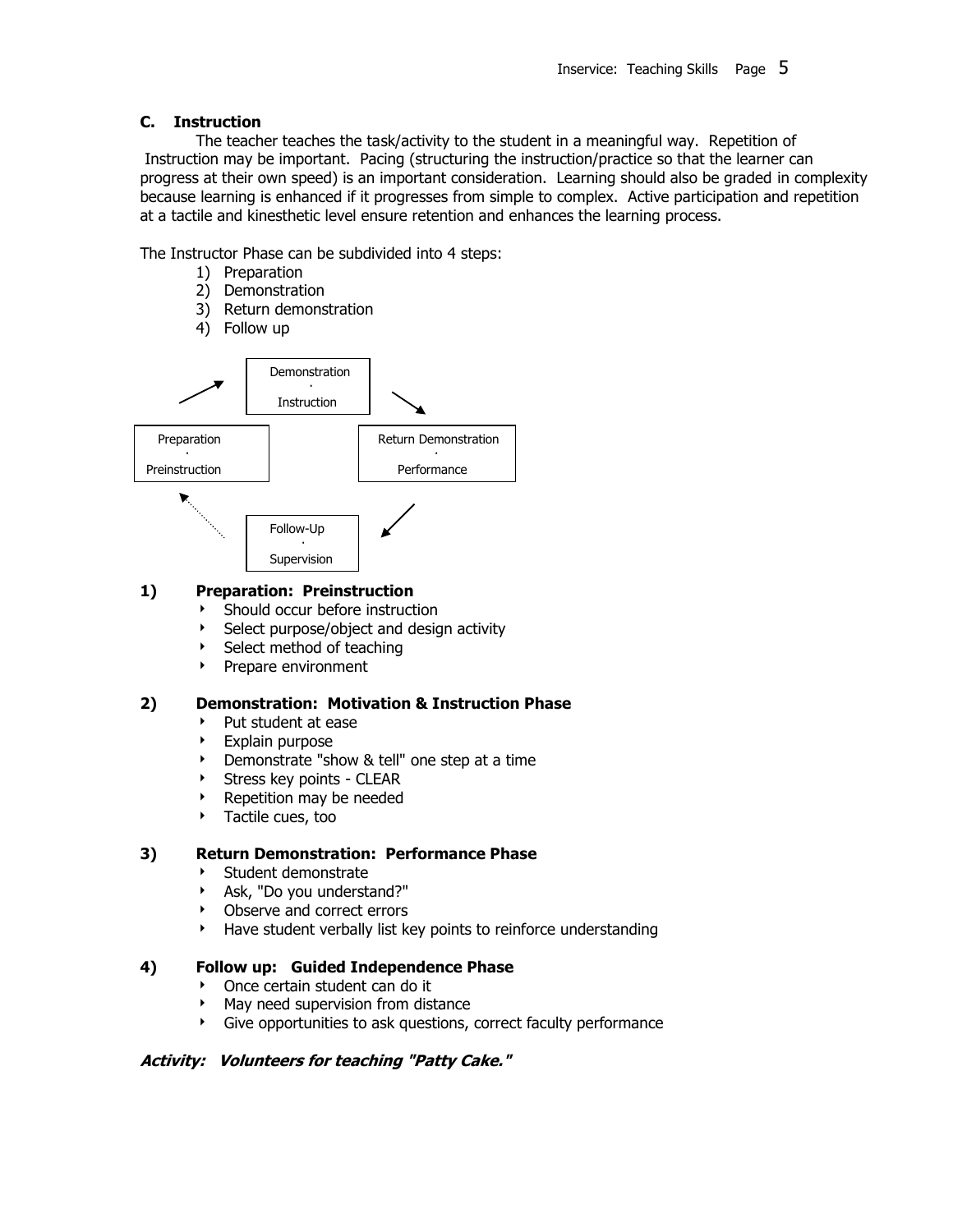## **D. Feedback and Evaluation**

Feedback and reinforcement are closely connected. Confirmation of successful responses encourages the person to continue learning. The person also needs feedback during the learning process to recognize mistakes and modify performance. It is best to correct the learner as soon as an error is noted so that erroneous patterns do not develop.

- Reinforcement may be derived intrinsically from personal satisfaction/observing the results or provided extrinsically by the instructor.
- Give constructive criticism thoughtfully, tactfully, non-threatening, but honest.
- Don't false praise.
- Evaluate the effectiveness; Instructor must ask self, "How did it go?"

## **E. Overview of Instructional Skills**

- 1. Set induction prepares student for lesson, purpose, clarify goals; objectives, written, Verbal
- 2. Cueing prepare student to answer question
- 3. Questioning consider probing, rehetorical, etc.
- 4. Reinforcement
	- a) Positive verbal "Good Point"
	- b) Positive nonverbal smile, nod, attend
	- c) Positive qualified (verbal/non)- only acknowledge correct part, cue for accuracy
	- d) Delayed emphasize earlier contribution
- 5. Use example.
- 6. Planned repetition opportunities to practice
- 7. Silence try not to be afraid
- 8. Non-verbal cues Facial (smile, frown), body movement (pose, action), head movement, (nod, cock head), gesture (point, expression)
- 9. Summation/Closure synthesize major point, make corrections

## **III. Methods of Teaching/Learning**

## **A) Teaching**

- 1. Teaching through Auditory system: Verbal instruction
	- Assumes understand spoken word, has previous experience with activity, can retain, retrieve the memory on command, can plan and execute the task, and is motivated to do so.
	- $\blacktriangleright$  Least effective
- 2. Teaching through Visual & Auditory System: Verbal Instruction & Demonstration
	- Demonstrate and give verbal instruction enhances learning
	- 2 sensory systems engaged
	- Poor visual or auditory memory may hamper this style
- 3. Teaching through Somatosensory & Vestibular Systems: Touch, Proprioception & motion
	- May use with or without auditory/verbal instructions
	- $\triangleright$  Guiding through the activity physically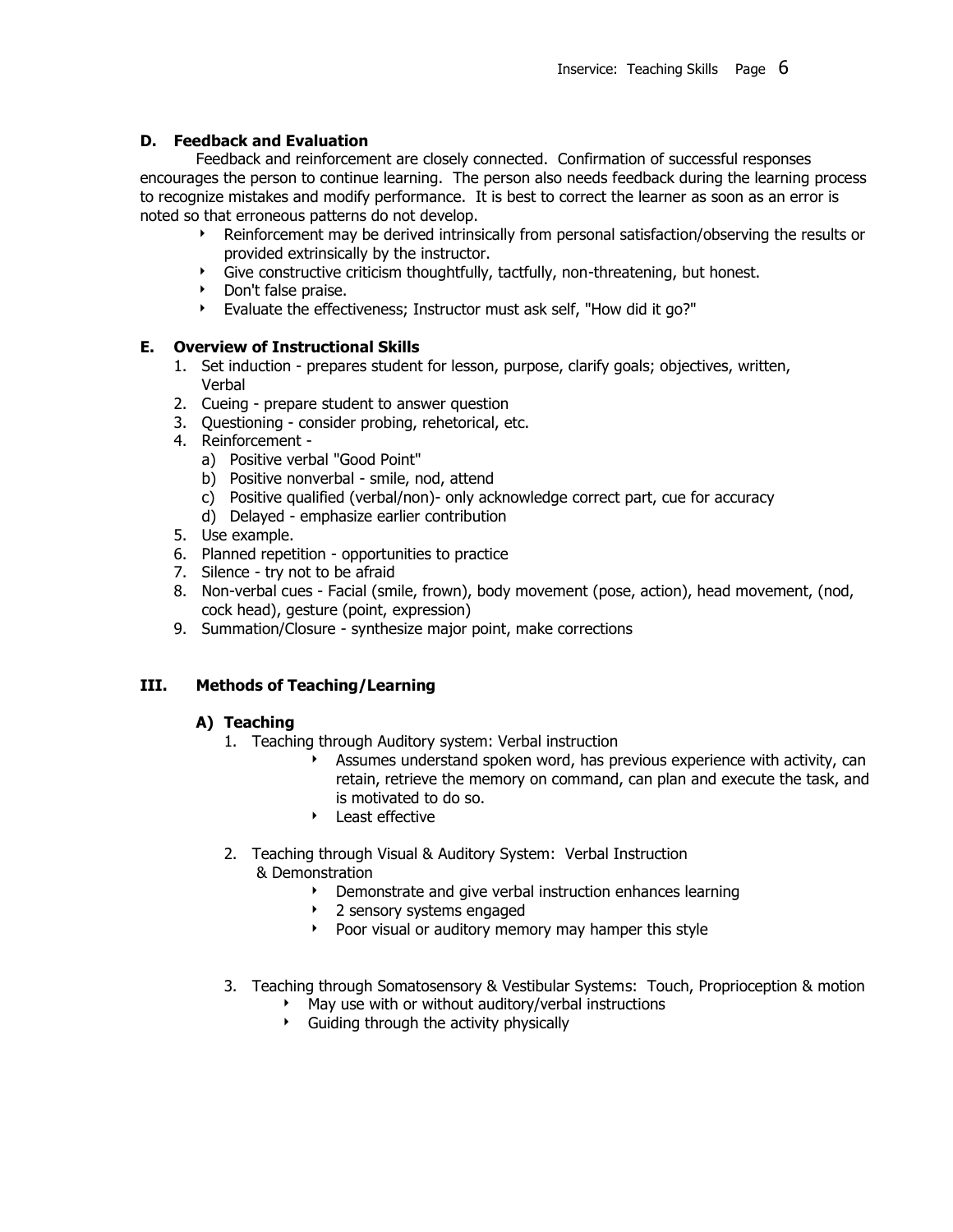## **B) Types of Learners** (taken from Excell, Inc.)

- 1. Type one learners: **DIVERGER**
- 2. Type two learners: **ASSIMILATOR**
- 3. Type three learners: **CONVERGER**
- 4. Type four learners: **ACCOMMMODATOR**

**1) DIVERGER -** Perceive information concretely and process it reflectively.

They integrate experience with the Self. They learn by listening and sharing ideas. Are imaginative thinkers who believe in their own experience. They excel in viewing direct experience from many perspectives. They value insight thinking. They work in harmony. They need to be personally involved, seek commitment. Are interested in people and culture. They are thoughtful people who enjoy observing other people. They absorb reality; they seem to take in the atmosphere like osmosis. They seek meaning and clarity.

## **As leaders they:**

- $\cdot$  thrive on taking the time to develop good ideas
- $\rightarrow$  tackle problems by reflecting alone and then brainstorming with staff
- $\rightarrow$  exercise authority with thrust and participation
- work for organizational solidarity
- need staff who are supportive and share their sense of mission

## **As teachers they:**

- $\rightarrow$  are interested in facilitating individual growth,
- try to help people become more self aware,<br>
believe curricula should enhance one's ability
- believe curricula should enhance one's ability to be authentic,
- see knowledge as enhancing personal insights,
- $\rightarrow$  encourage authenticity in people,
- like discussions, group work, and realistic feedback about feelings,
- **are caring people who seek to engage their students in cooperative efforts,**
- are aware of social forces that affect human development,
- **are able to focus on meaningful goals,**
- tend to become fearful under pressure and sometimes lacks daring.

**Strength:** Innovation and ideas

**Function By:** Value clarification

**Goals:** To be involved in important issues and to bring harmony

**Careers:** Counseling, personnel work, teaching, organizational development, humanities and social sciences.

**Favorite Question:** Why?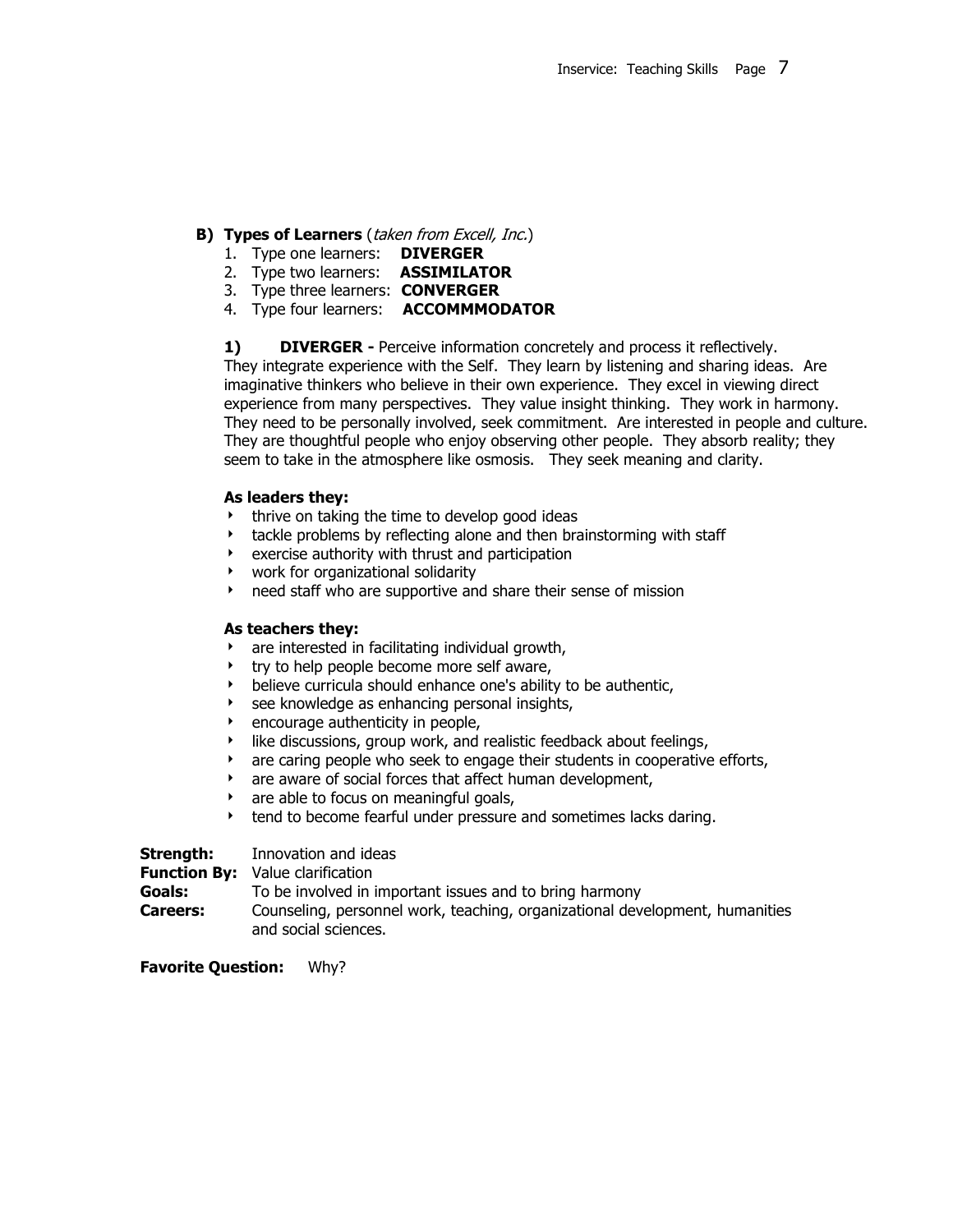**2) Assimulator -** Perceive information abstractly and process it reflectively. They form theory and concepts by integrating their observations into what is known. They seek continuity. They need to know what the experts think. They learn by thinking through ideas. They value sequential thinking. Need details. They critique information and collect data. They are thorough and industrious. They will reexamine the facts if situations perplex them. They enjoy traditional classrooms. Schools are made for them. They are more interested in ideas than in people. They prefer to maximize certainty, and they are uncomfortable with subjective judgements. They seek goal attainment and personal effectiveness.

#### **As leaders they:**

- $\cdot$  thrive on assimilating disparate facts into coherent theories
- $\cdot$  tackle problems with rationality and logic
- $\rightarrow$  lead by principles and procedures
- exercise authority with assertive persuasion, by knowing the facts
- work to enhance their organization as embodiment of tradition and prestige
- need staff who are well organized, have things down on paper, and follow through on agreed decisions

#### **As teachers they:**

- are interested in transmitting knowledge
- $\cdot$  try to be as accurate and knowledgeable as possible
- believe curricula should further understanding of significant information and should be presented systematically
- see knowledge as deepening comprehension
- **EXECUTE:** encourage outstanding students
- $\cdot$  like facts and details, organizational and sequential thinking
- are traditional teachers who seek to imbue a love of precise knowledge
- believe in the rational use of authority
- dominating attitude tends to discourage creativity

**Strength:** Creating concepts and models **Function By:** Thinking things through **Goals:** Intellectual recognition **Careers:** Natural science, math, research and planning departments

**Favorite Question:** What?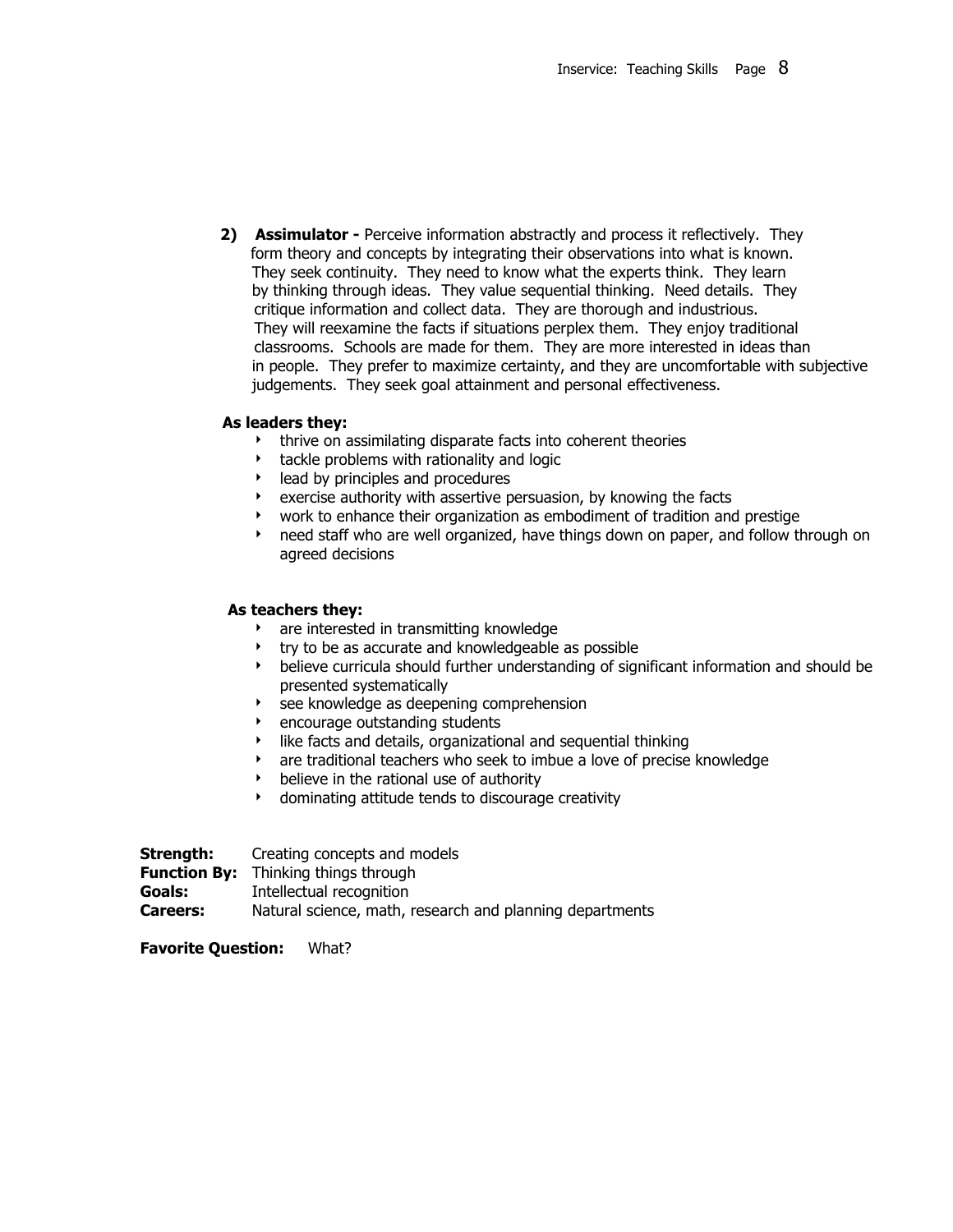**3) Converger -** Perceive information abstractly and process it actively. Integrate theory and practice. Learn by testing theories and applying common sense. They are pragmatists, they believe if it works, use. They are down-to earth problem solvers, who resent being given answers. They do not stand on ceremony, but get right to the point. They have a limited tolerance for fuzzy ideas. They value strategic thinking. They are skills oriented. They experiment and tinker with things. They need to know how things work. They edit reality, cut right to the heart of things. Sometimes they seem bossy and impersonal.

They seek utility and results.

#### **As leaders they:**

- $\rightarrow$  thrive on plans and time lines
- $\cdot$  tackle problems by making unilateral decisions
- $\rightarrow$  lead by personal forcefulness, inspiring quality
- exercise authority by reward/punishment, (the fewer the rules, the better, but enforce them)
- work hard to make their organization productive and solvent
- need staff who are task oriented and move quickly

#### **As teachers they:**

- $\rightarrow$  are interested in productivity and competence
- $\cdot$  try to give students the skills they will need in life
- believe curricula should be geared to competencies and economic usefulness
- see knowledge as enabling students to be capable of making their own way
- encourage practical applications
- like technical skills and hands-on activities
- are exacting and seek quality and productivity
- $\rightarrow$  believe the best way is determined scientifically
- use measured rewards
- tend to be inflexible and self-contained
- **Lack team-work skills**

| <b>Strength</b>           | Practical application of ideas                                    |
|---------------------------|-------------------------------------------------------------------|
| <b>Function By</b>        | Factual data garnered from kinesthetic, hands-on experience       |
| Goals                     | To bring their view of the present into line with future security |
| <b>Careers</b>            | Engineering, applied sciences                                     |
| <b>Favorite questions</b> | How does this work?                                               |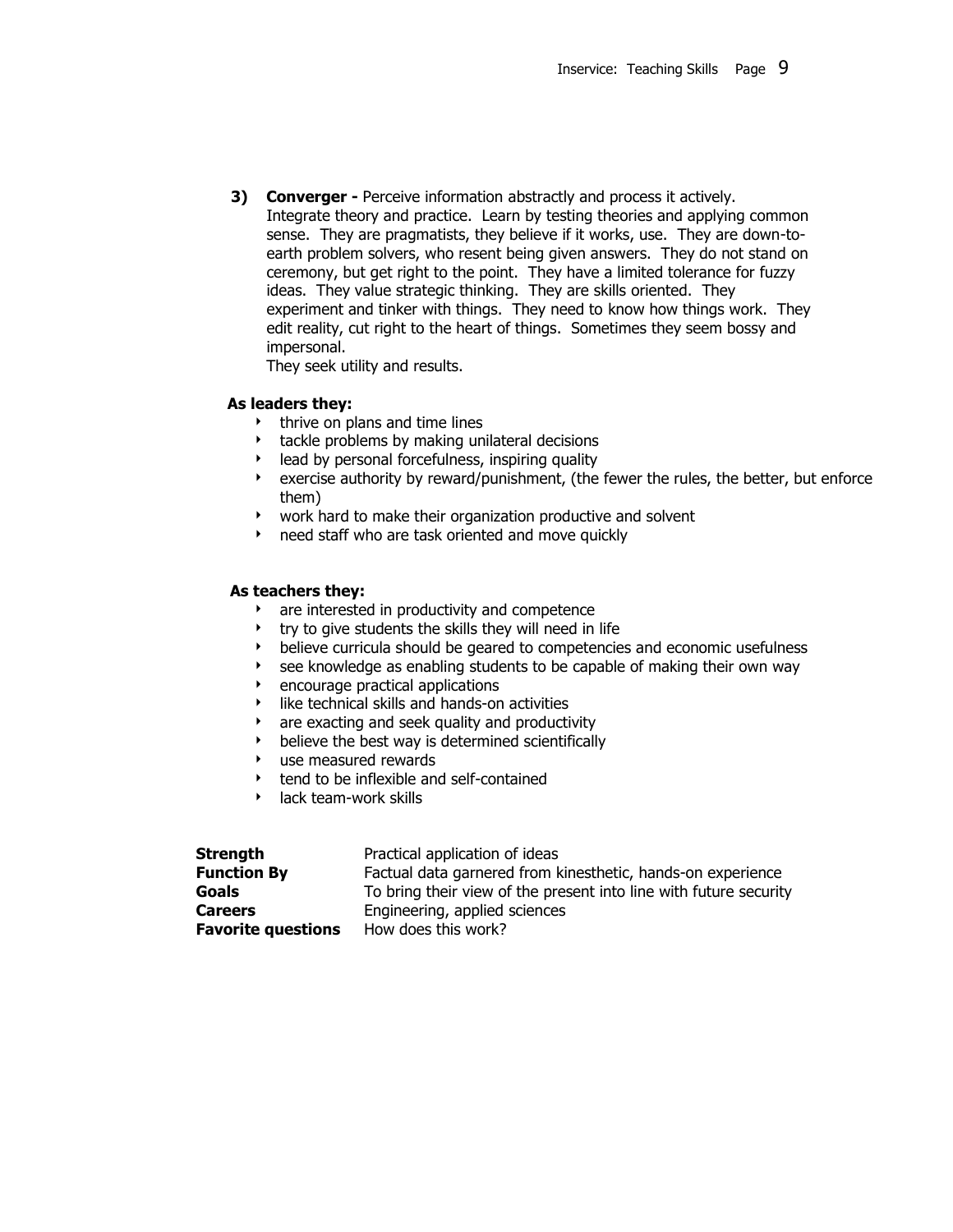**4) Accommodator -** Perceive information concretely, and process it actively. Integrate experience and application. Learn by trial and error. Are believers in self-discovery, are enthusiastic about new things. Are adaptable, even relish change. They excel when flexibility is needed. Often reach accurate conclusions in the absence of logical justification. Are risk takers. Are at ease with people. They enrich reality by taking what is and adding to it sometimes seen as manipulative and pushy. They seek to influence.

#### **As leaders they:**

- $\rightarrow$  thrive on crisis and challenge
- tackle problems by looking for patterns, scanning possibilities
- $\triangleright$  lead by energizing people
- $\rightarrow$  exercise authority by holding up visions of what might be
- work hard to enhance their organization's reputation as a front runner
- **h** need staff who can follow-up and implement details

#### **As teachers they:**

- are interested in enabling student self-discovery
- $\cdot$  try to help people act on their own visions
- believe curricula should be geared to learner's interest and inclinations
- **\*** see knowledge as necessary for improving the larger society
- **EXECUTE:** encourage experiential learning
- $\rightarrow$  like variety in instructional methods
- are dramatic teachers who seek to energize their students
- attempt to create new forms, to stimulate life
- **a** are able to draw new boundaries
- $\rightarrow$  tend to rashness and manipulation

| <b>Strengths</b>         | Action, getting things done                                                        |
|--------------------------|------------------------------------------------------------------------------------|
| <b>Function By</b>       | Acting and testing experience                                                      |
| Goals                    | To bring action to ideas                                                           |
| Careers                  | Marketing, sales, action-oriented managerial jobs, education<br>social professions |
| <b>Favorite question</b> | Tf?                                                                                |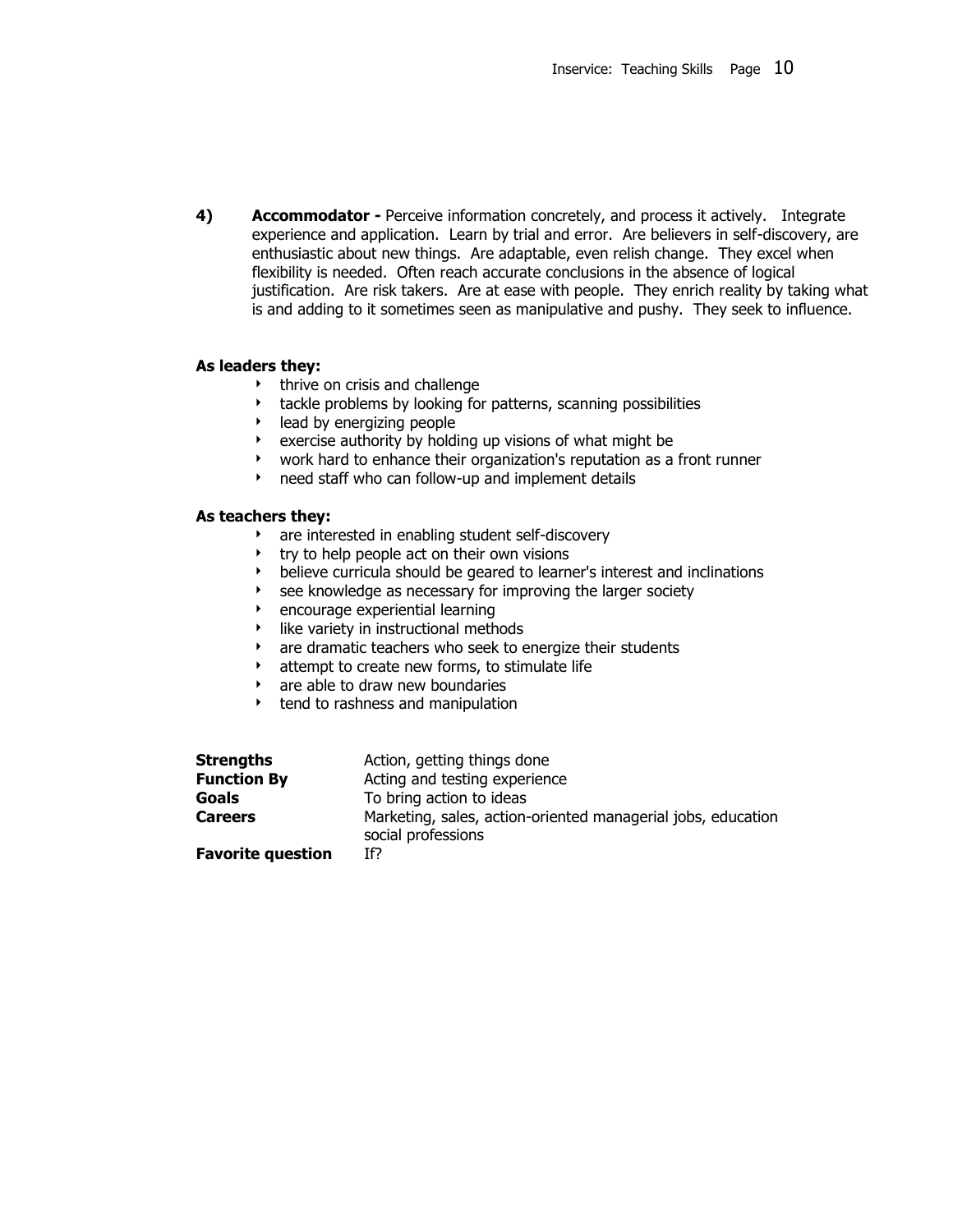## **IV. Adult Learners**

- Adult learners are a widely diverse group that encompasses many different styles, goals, and experiences
- Adults come to each learning experience with an integration of all prior learning (include formal and informal learning experiences, interactions with peers, teachers, etc.) and work experiences
- Adults learn best in a situation of mutual respect
- Chaffee (1998) says that the key to successful adult thinking consists of eight steps:
	- 1. Think critically
	- 2. Live creatively
	- 3. Choose freely
	- 4. Solve problems effectively
	- 5. Communicate effectively
	- 6. Analyze complex issues
	- 7. Develop enlightened values
	- 8. Think through relationships
- When addressing the unique learning needs of adults several themes emerge. Adults have an educational history that may be positive or not. Adults learn through their experiences (experiential learning). Motivation can support learning, however, adults typically learn within their own environments. Mutual respect plays an important role in adult learning. All of these factors can influence the transfer of training to life situations. All of these factors, if negative, can cause a negative loop that is recursive and self-fulfilling. The goal of the teacher is to manage these factors in a way that is positive to the adult learner.

## **A Few Suggestions:**

- Use good communication skills (collaboration)
- Open posture and open ended questions
- Begin at student's level
- **Encourage active learning**
- Control sequences of learning (pleasurable experiences reinforce)
- Provide opportunity for trial & error
- $\triangleright$  Provide opportunity for practice & repetition
- **Encourage student to set own goals**
- $\triangleright$  Practice skills in different situations
- Move learning from simple to complex
- Encourage creative problem solving
- Acknowledge that learning is stressful & anxiety producing, and everyone handles this differently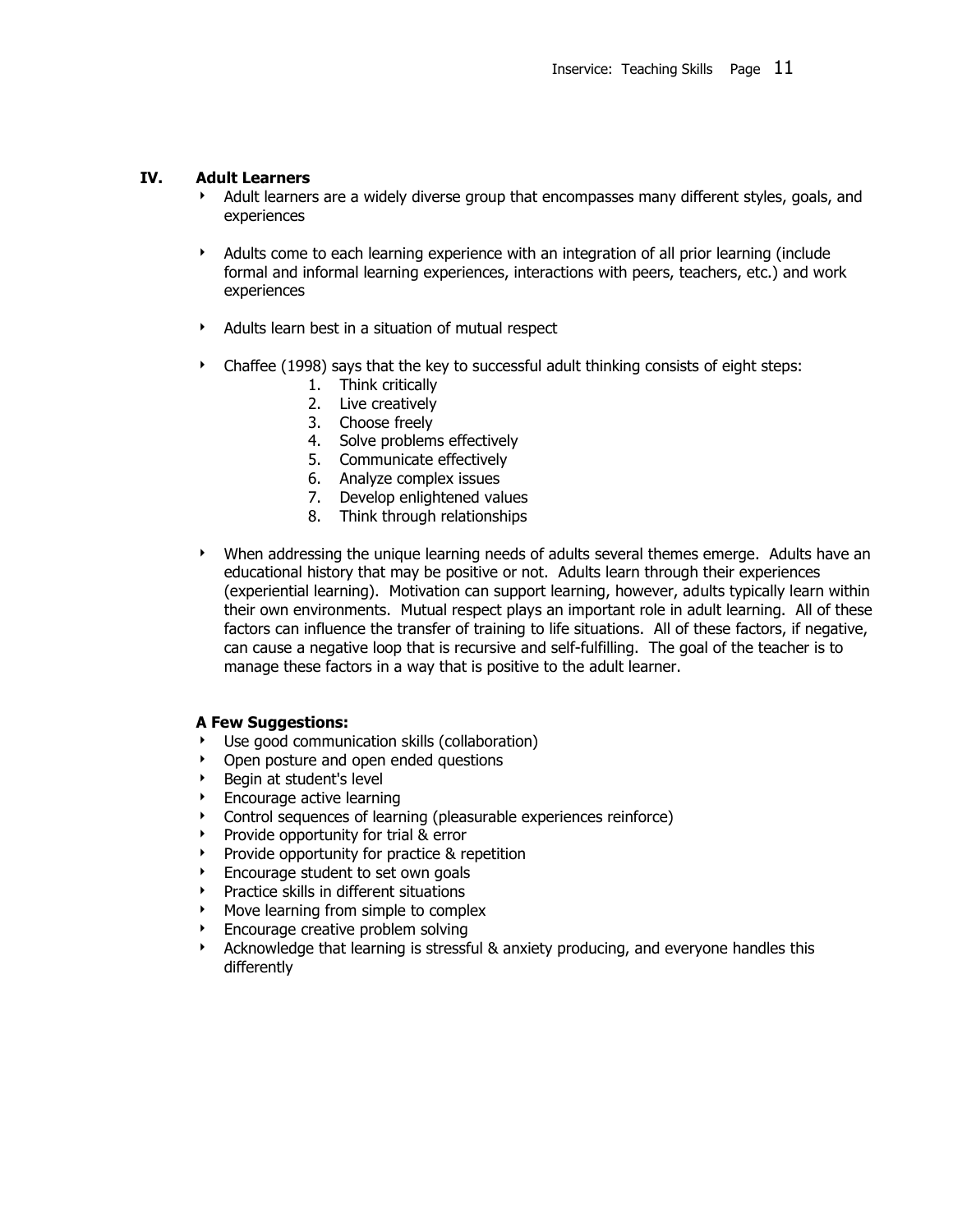# **THE TEN COMMANDMENTS**

- **1.** Thou shalt never try to make another human being exactly like thyself; one is enough.
- **2.** Thou shalt never judge a person's need, or refuse your consideration, solely because of the trouble he/she causes.
- **3.** Thou shalt not blame heredity nor the environment in general; people can surmount their environments.
- **4.** Thou shalt never give a person up as hopeless or cast him/her out.
- **5.** Thou shalt try to help everyone become, on the one hand, sensitive and compassionate, and also tough-minded.
- **6.** Thou shalt not steal from any person his/her rightful responsibilities for determining his/her own conduct and the consequences thereof.
- **7.** Thou shalt honor anyone engaged in the pursuit of learning and serve well and extend the discipline of knowledge and skill about learning, which is our common heritage.
- **8.** Thou shalt have no universal remedies or expect miracles.
- **9.** Thou shalt cherish a sense of humor, which may save you from becoming shocked, depressed, or complacent.
- **10.** Thou shalt remember the sacredness and dignity of thy calling, and, at the same time, 'thou shalt not take thyself too damned seriously."

Taken from: Kidd, J. R., "How Adults Learn".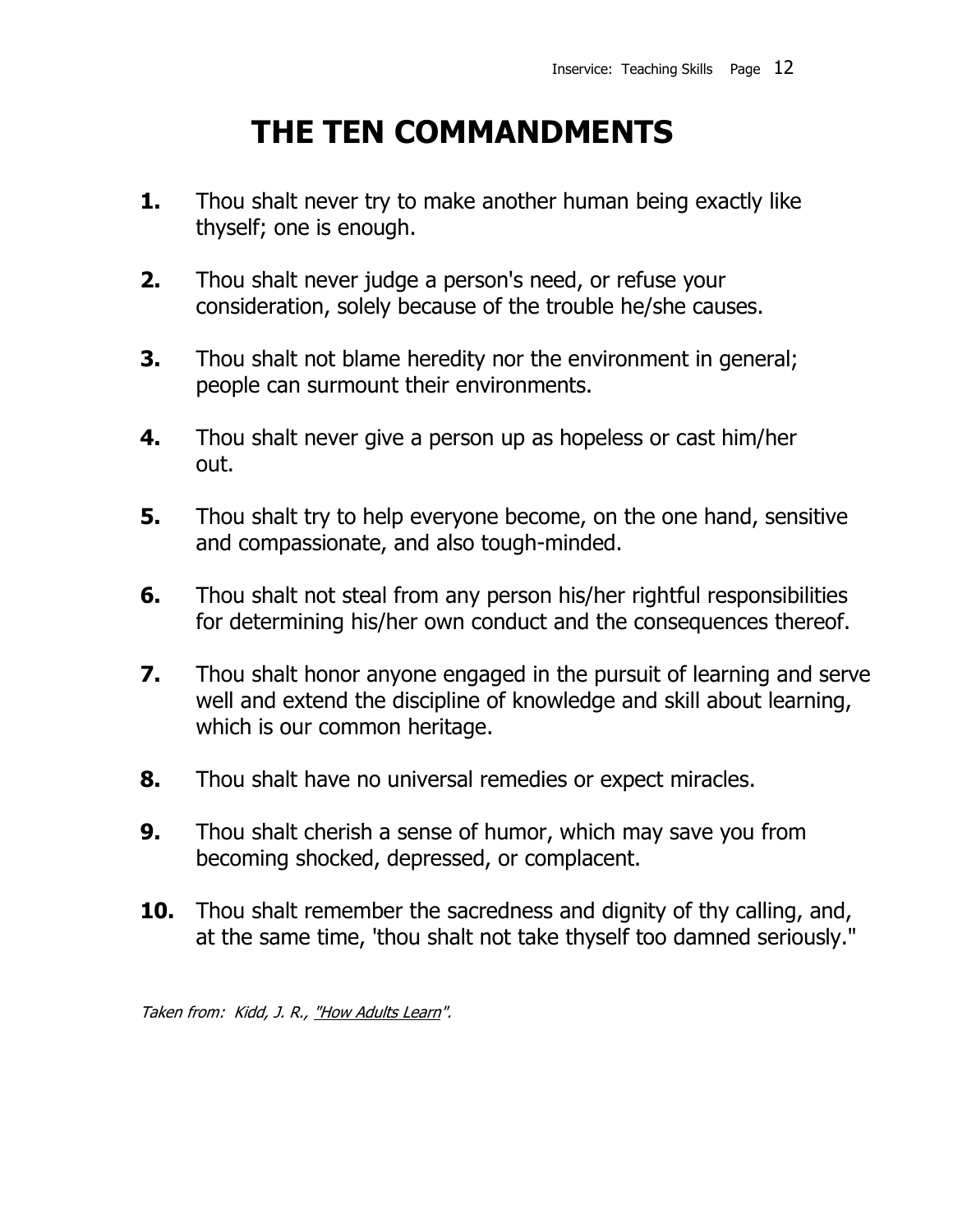## **V. Developmental Model for Teaching**

- **Loevinger Model of Personality Development**
- **Ego development = way the individual makes sense of the world**
- **Stage conscientious**
	- $\rightarrow$  Obey rules without asking questions
	- $\triangleright$  Need to belong & gain approval
	- United self awareness
	- Uncomfortable with idea that problem has several solutions
- **Explorer Stage**
	- $\triangleright$  Increased complexity in thinking
	- Questions and able to see different possibilities and tries to align with own view
	- $\triangleright$  None introspective
	- Tension b/t wanting to stand out in a group yet not be outside group
	- Express belief with rigidity
	- Doesn't want to discover anything that will confuse his/her configuration of the world

#### **Achiever Stage**

- $\triangleright$  Acceptance of multiple viewpoints
- Ability to understand complexities of situations
- **Internalize standards of performance**
- Hypercritical & overly concerned with self improvement
- Responsible
- **EXECONCERCY COMMUNICATION**

| <b>Student</b><br>Group | <b>Teaching Approach</b>                                                                                                                                                                                                                                      | <b>Supervision</b><br><b>Sessions</b>                                                                                                                                                                          | <b>Administrative</b><br><b>Instructions</b>                                                                                                                              | <b>Counseling</b><br><b>Intervention</b>                                                                                                                                                                                                                                           |
|-------------------------|---------------------------------------------------------------------------------------------------------------------------------------------------------------------------------------------------------------------------------------------------------------|----------------------------------------------------------------------------------------------------------------------------------------------------------------------------------------------------------------|---------------------------------------------------------------------------------------------------------------------------------------------------------------------------|------------------------------------------------------------------------------------------------------------------------------------------------------------------------------------------------------------------------------------------------------------------------------------|
| Conscientious           | Assume student sees<br>supervisor as "authority" and<br>expert. Present information:<br>Show how several solutions<br>can work. Lead toward<br>student identification of<br>problems, solutions.                                                              | Structure, with clear<br>description of expectations.<br>Make assignments to think<br>about, bring to next<br>meeting. Respond best to<br>highly structured sessions.                                          | Delineate rules.<br>Expect student to<br>follow. Show<br>disapproval if student<br>does not.                                                                              | Student desires<br>acceptance, wants things<br>to go well. Student will<br>be upset with problems<br>and look to supervisor for<br>answers. Lead student to<br>join supervisor in seeking<br>answers. Help student<br>separate personal worth<br>from professional<br>performance. |
| Explorer                | Assume student in process<br>of developing own system of<br>problem solving. Discuss<br>how student's view is<br>worthwhile, problematic.<br>Lead student toward<br>accepting multiple<br>viewpoints. Encourage<br>exploration with clearly<br>defined limits | Negotiate: Explain<br>supervisor expectations.<br>Seek student input. Lead,<br>but allow some flexibility in<br>goals. Respond best to<br>limited explanation. Watch<br>for information<br>overload/overwhelm. | Delineate rules:<br>Expect student will<br>not follow if rules<br>conflict with own<br>ideas. Discuss<br>implications if student<br>chooses to follow own<br>inclination. | Student will be dogmatic<br>and upset when things do<br>not work according to<br>plan. Lead student to see<br>several ways to be<br>effective. Support<br>student through<br>confusion.                                                                                            |
| Achiever                | Assume student has<br>developed systems of<br>beliefs, problem solving.<br>Challenge ideas. Discuss<br>implications. Lead toward<br>greater analytic competence<br>in problem solving.<br>Encourage exploration with<br>feedback.                             | Discuss supervisor<br>expectations and students.<br>Collaborate on discussing<br>best method to achieve<br>goals. Respond well to<br>discussion concerning old &<br>new knowledge.                             | Delineate rules:<br>Discuss origins where<br>appropriate. Expect<br>student to seek<br>exceptions. Explain<br>when supervisor<br>can/cannot be<br>flexible.               | Student will be<br>hypercritical of failures.<br>Help student see when<br>guilt is appropriate, when<br>student is exceeding<br>reasonable limit of<br>responsibility.                                                                                                             |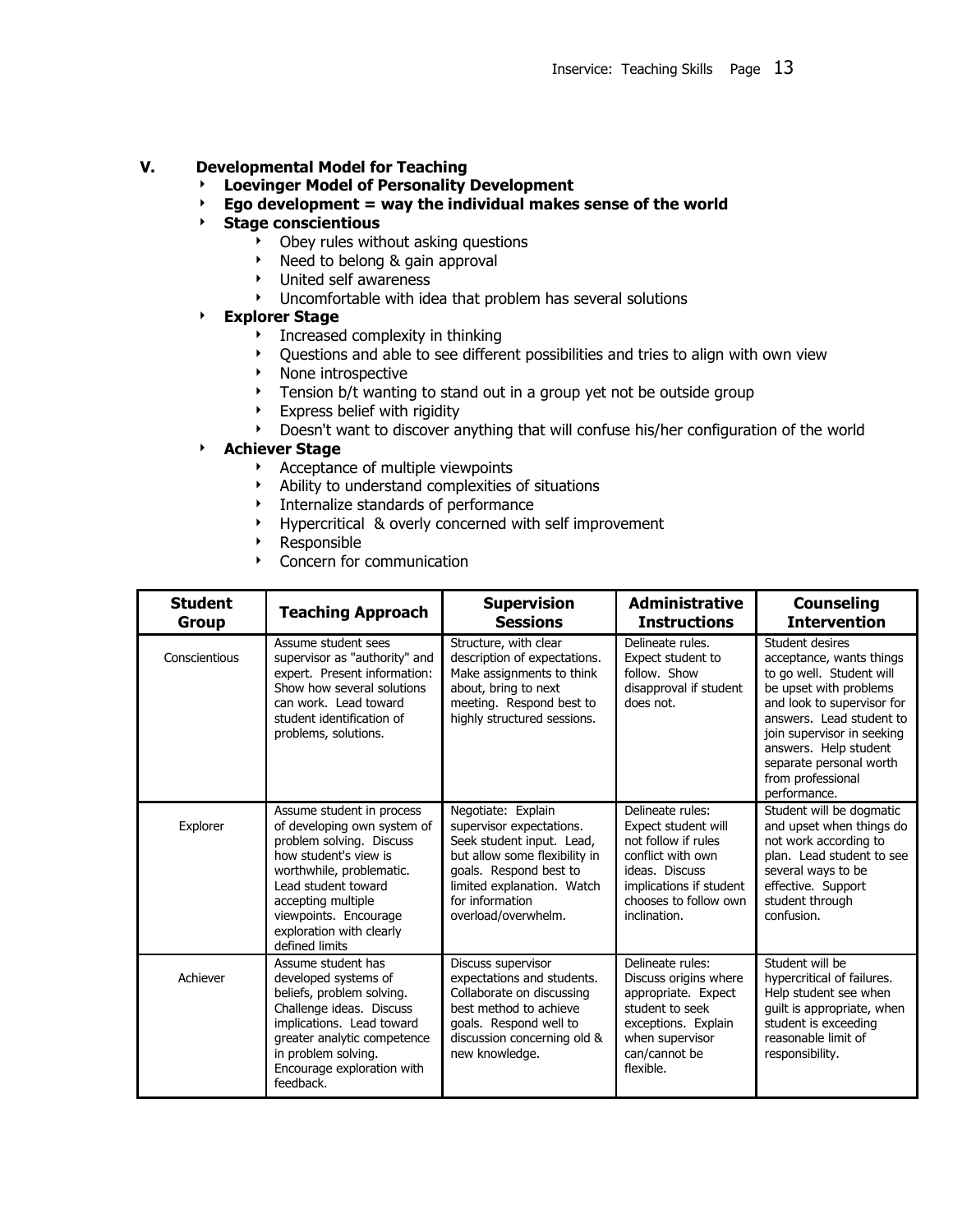## **Resources**

- **1.** Ryan's O.T.A. Text 3<sup>rd</sup> Edition by Sladyk & Ryan; Shack Publishers, 2000
- **2.** Physical Dysfunction Skills for the OTA by Early; Mosely Publishers, 1998
- **3.** Willard & Speckman's OT Text 9<sup>th</sup> Edition by Neistad & Crepean; Lippincott Publishers, 1998
- **4.** "Teaching Strategies for the Development of Clinical Reasoning" AJOT. Sept. 1996, Vol. 50, #8
- **5.** "An Approach to Supervision of Students on Fieldwork" AJOT, June 1984, Vol. 38, #6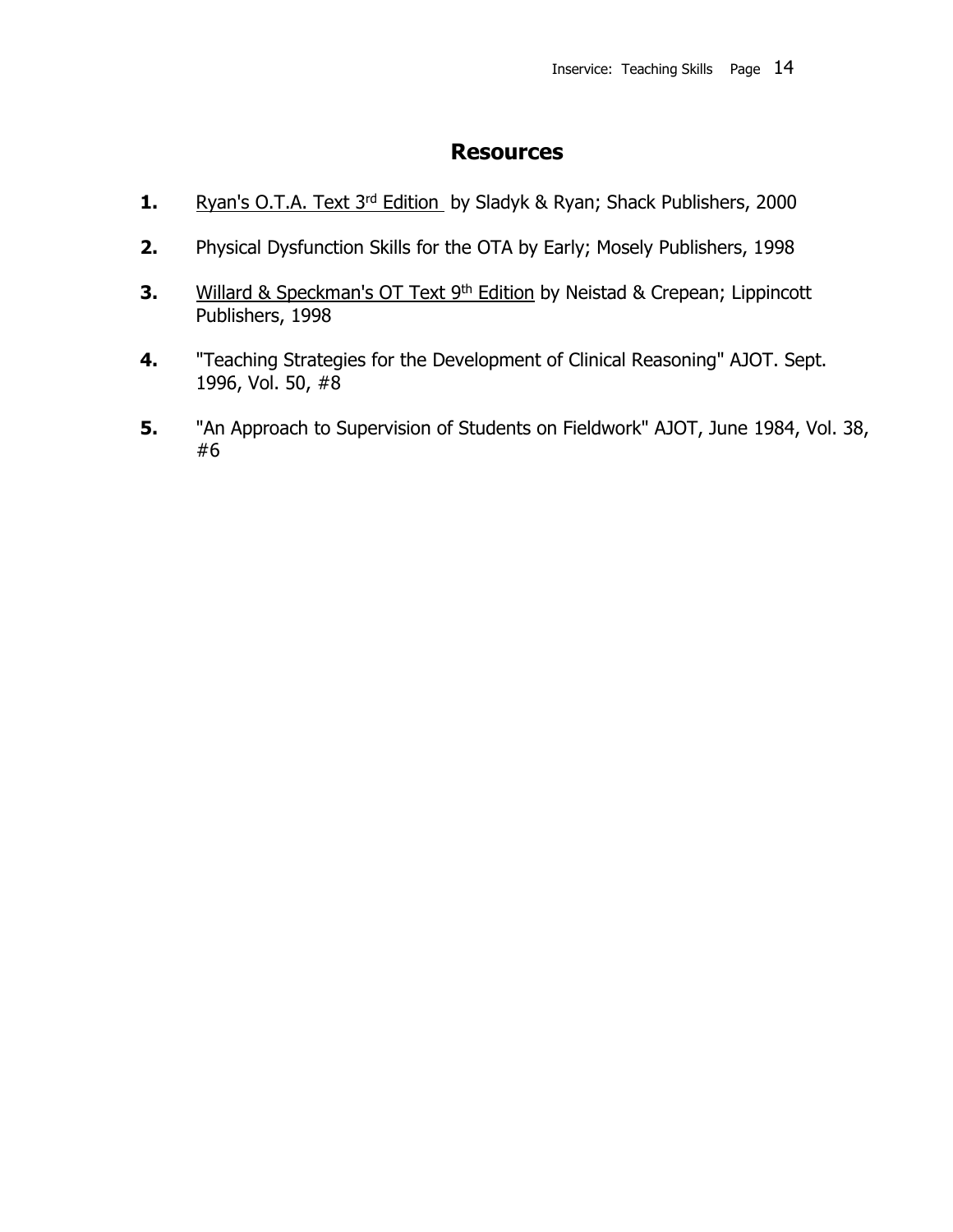# **YOUR STRONGEST LEARNING PREFERENCE**

Most learning style instruments help you think about ways that you take in, store, and retrieve information. This worksheet will help you discover one of your strongest learning preferences.

| <b>LEARNING STYLE CHARACTERISTICS CHECKLIST</b>                                                                                                                                                                                                                                                                                                                                                                                                                                                                                                                                                                                                                                                     |  |  |  |  |  |  |  |  |
|-----------------------------------------------------------------------------------------------------------------------------------------------------------------------------------------------------------------------------------------------------------------------------------------------------------------------------------------------------------------------------------------------------------------------------------------------------------------------------------------------------------------------------------------------------------------------------------------------------------------------------------------------------------------------------------------------------|--|--|--|--|--|--|--|--|
| ** Check the following characteristics that apply to you.<br>() When I have a problem, I usually tell someone right away.<br>1.<br>() I keep a journal.<br>2.<br>() I often take notes, although I do not always refer to them.<br>3.<br>() I take good notes and then rewrite them at a later time.<br>4.<br>5.<br>() I read in my free time.<br>() I have the TV on even if I am not watching it.<br>6.<br>() I have good intentions of writing to people but usually call instead.<br>7.<br>() I often shut my eyes to help me concentrate.<br>8.<br>9. () When studying or solving a problem, I pace back and forth.<br>10. () I would rather hear a book on audiocassette than read it myself. |  |  |  |  |  |  |  |  |
| 11. () Forget the cassette, I would rather wait until it comes out on film.<br>12. () I prefer reading the newspaper to watching the news on TV.<br>13. () I prefer to study in a quiet setting.<br>14. () To remember a spelling, I see the word in my mind.<br>15. () I would prefer an oral exam to a written one.<br>16. () I prefer a multiple choice format on a test.<br>17. () I would rather do a project than write a paper.<br>18. () I would rather give an oral report than a written one.<br>19. () I remember better what I read rather than what I hear.<br>20. () I keep a personal organizer.<br>21. () I reread my notes several times.                                          |  |  |  |  |  |  |  |  |
| 22. () I would rather take notes from the text than attend a lecture on the material.<br>23. () I often "talk to myself."<br>24. () I learn best when I study with a partner.<br>25. () I can locate a passage that I have read by "seeing it."<br>26. () I find it hard to sit still when I study.<br>27. () If I forget why I walked in the kitchen, I retrace my steps from the bedroom.<br>28. () Once in bed for the night, I shut my eyes and plan the next day.<br>29. () I cannot clean unless the music is on.<br>30. () I would rather read directions than have someone tell me about them.<br>31. () I can put something together as long as the directions are written.                |  |  |  |  |  |  |  |  |

Your learning style may be characterized by one preference or a combination of strategies may work best for you.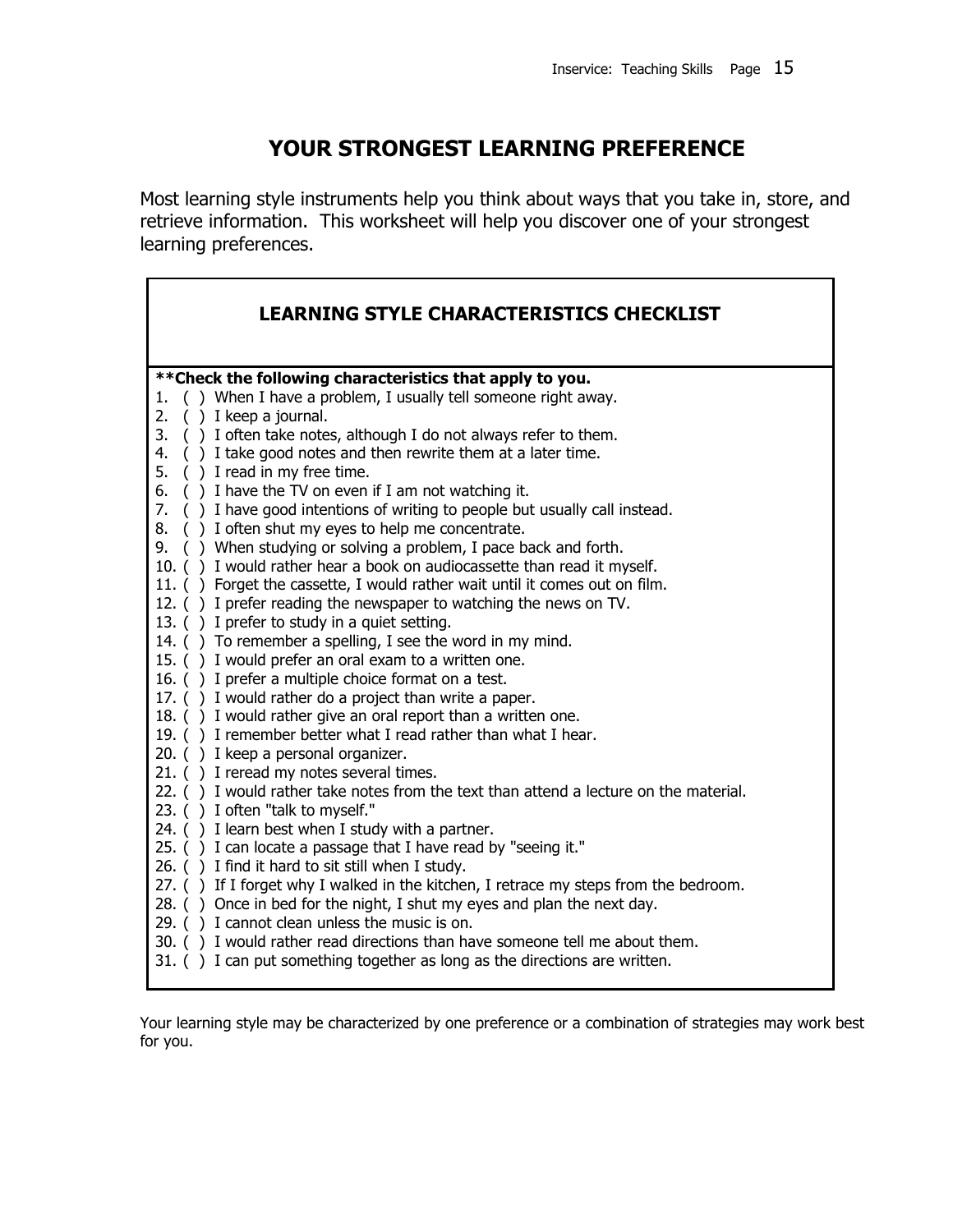## **Scoring the Checklist**

Compare your answers from your checklist to the following list. Circle the number/letter combinations that correspond to your answers.

| 1. S |       | 6. L  | 11. V | 16. V | 21. R  | 26. D |
|------|-------|-------|-------|-------|--------|-------|
| 2. W |       | 7. S  | 12. R | 17. D | 22. W  | 27. D |
|      | 3. DW | 8. V  | 13. L | 18. S | 23. SL | 28. V |
| 4. W |       | 9. D  | 14. V | 19. R | 24. SL | 29. L |
| 5. R |       | 10. L | 15. S | 20. W | 25. V  | 30. R |
|      |       |       |       |       |        | 31. R |

Tally the number of S, W, D, R, L, and V responses and record the totals:

| <b>MA</b> |  |  |
|-----------|--|--|
|           |  |  |

If you have three or more responses of one letter, you most likely have a preference for that learning style. Most people have at least one preference, but you may have more than one. The following descriptions provide more detail about your particular strength. As you read the descriptions, think about decisions you could make to improve your current approach to studying.

**Speaking (S).** Three or more checks in this area indicates a preference for learning information by saying it. Talking or conversing about the information you need to learn really helps you to learn it. Strategies that rely on speaking to learn include reading your notes and text aloud, or at least the chapter headings. You may also find it beneficial to have a study partner, or to speak into a tape recorder and play your tape back. You may ask someone to listen to you as you explain a principle. After reviewing information, play the part of a teacher by asking questions aloud. Repeat concepts aloud and ask questions of others. Any activity that involves speaking about the material will help you learn more quickly than the types of activities described below.

**Writing (W).** If you strength is writing, then any activity during or after class that involves writing will help you learn the material more quickly. Your study strategies should include lots of note taking from your readings. Other strategies might include rewriting your notes on paper or index cards that you can use to quiz yourself or your study partner with later. Consider making tests for yourself and take them. Make it a habit to write notes in the margins of your texts and notebooks. You may naturally do better in classes that involve lots of essay writing.

**Doing (D).** Often thought of as the kinesthetic modality, students who have this preference learn best by doing. If you have this type of preference, you know that you enjoy becoming involved with the material. Effective study strategies are active (e.g., making a model, map, or diagram of the information you need to learn). You may enjoy studying in an empty classroom and writing on the board. You might also find it helpful to carry index cards with the information you are trying to learn because you can pull out the cards while you are walking or exercising. Activity is the key action for this learning style and any study strategy that involves activity will help you learn the material more quickly and easily than strategies emphasizing the other preferences.

**Reading (R).** Learners with this preference pick up material easily through reading. Effective study strategies include borrowing other students' notes so you can read them and fill in any information you may have missed. Also consider highlighting text passages to easily locate information. Read additional articles or texts on the subject to be learned. Read and reread information because this is your preferred learning preference.